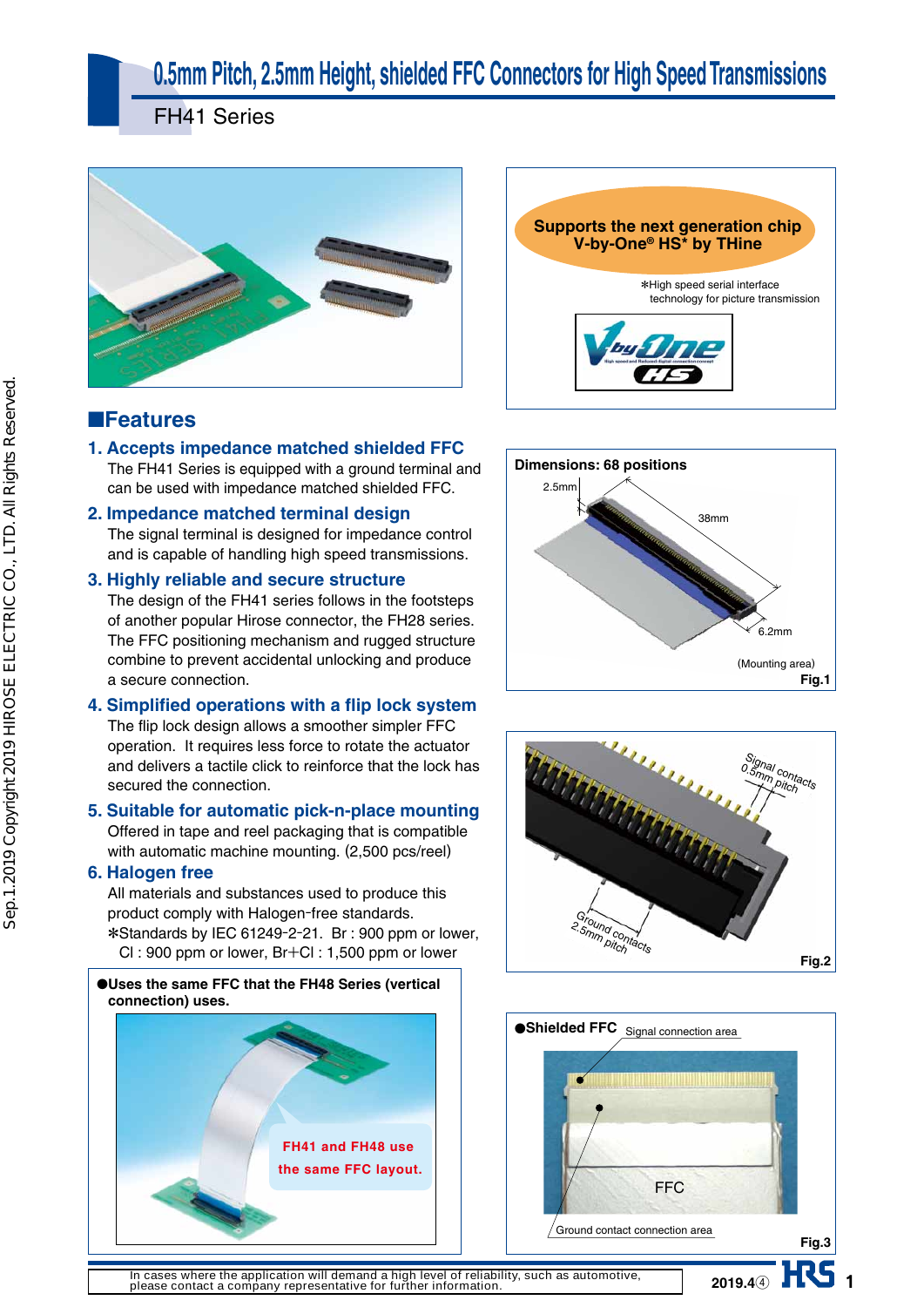#### ■**Product Specifications**

| Rating                                            | Rated current 0.5A (Note 1)<br>Rated voltage AC 50Vrms                                                                                           | $-40$ to $+105$ °C (Note 2)<br>Operating humidity range:<br>(no dew condensation) | Operating temperature range:<br>Relative humidity of 90% or lower                                                                                                                                                                                                                                       | Storage temperature range:<br>$-10$ to $+50$ °C (Note 3)<br>Storage humidity range:<br>Relative humidity of 90% or lower<br>(no dew condensation) |  |
|---------------------------------------------------|--------------------------------------------------------------------------------------------------------------------------------------------------|-----------------------------------------------------------------------------------|---------------------------------------------------------------------------------------------------------------------------------------------------------------------------------------------------------------------------------------------------------------------------------------------------------|---------------------------------------------------------------------------------------------------------------------------------------------------|--|
| Applicable FPC and FFC<br>terminal specifications | t= 0.3 $\pm$ 0.05, gold plating (GND plate: t= 0.5 $\pm$ 0.05, tin plating)                                                                      |                                                                                   |                                                                                                                                                                                                                                                                                                         |                                                                                                                                                   |  |
| Items                                             | Specifications                                                                                                                                   |                                                                                   | Conditions                                                                                                                                                                                                                                                                                              |                                                                                                                                                   |  |
| 1. Insulation resistance                          | Minimum of $500M\Omega$                                                                                                                          |                                                                                   | Measured at DC 100V.                                                                                                                                                                                                                                                                                    |                                                                                                                                                   |  |
| 2. Withstanding voltage                           | No flashover or insulation damage                                                                                                                |                                                                                   | AC 150Vrms for 1 minute                                                                                                                                                                                                                                                                                 |                                                                                                                                                   |  |
| 3. Contact<br>resistance                          | Maximum of $100 \text{m}\Omega$<br>*Incl. FFC conductor resistance                                                                               |                                                                                   | Measured at 1mA.                                                                                                                                                                                                                                                                                        |                                                                                                                                                   |  |
| 4. Repeated motions<br>Durability                 | Contact resistance: Maximum of $100 \text{m}\Omega$<br>No damaged, cracked or loose parts.                                                       |                                                                                   | 20 mating cycles                                                                                                                                                                                                                                                                                        |                                                                                                                                                   |  |
| 5. Vibration<br>resistance                        | No electrical discontinuity for more than $1\mu s$<br>Contactresistance: Maximum of $100 \text{m}\Omega$<br>No damaged, cracked or loose parts.  |                                                                                   | Frequency 10 to 55Hz with half amplitude 0.75mm in 3<br>directions, 10 cycles each.                                                                                                                                                                                                                     |                                                                                                                                                   |  |
| 6. Impact<br>resistance                           | No electrical discontinuity for more than $1\mu s$<br>Contact resistance: Maximum of $100 \text{m}\Omega$<br>No damaged, cracked or loose parts. |                                                                                   | Acceleration: 981m/s <sup>2</sup> , duration time: 6ms, with half sine<br>waves in 3 directions, three times each.                                                                                                                                                                                      |                                                                                                                                                   |  |
| 7. Humidity resistance<br>in ordinary conditions  | Contact resistance: Maximum of $100 \text{m}\Omega$<br>Insulation resistance: Minimum of $50M\Omega$<br>No damaged, cracked or loose parts.      |                                                                                   | Left for 96 hours at temperature 40°C, humidity 90 to 95%                                                                                                                                                                                                                                               |                                                                                                                                                   |  |
| 8. Temperature<br>cycle                           | Contact resistance: Maximum of $100 \text{m}\Omega$<br>Insulation resistance: Minimum of $50M\Omega$<br>No damaged, cracked or loose parts.      |                                                                                   | Temperature : $-40^{\circ}\text{C} \rightarrow +15^{\circ}\text{C}$ to $+35^{\circ}\text{C} \rightarrow +105^{\circ}\text{C} \rightarrow +15^{\circ}\text{C}$ to $+35^{\circ}\text{C}$<br>Time : 30 $\rightarrow$ 2 to 3 $\rightarrow$ 30 $\rightarrow$ 2 to 3 min.<br>5 cycles in the above conditions |                                                                                                                                                   |  |
| 9. Solder heat<br>resistance                      | No deformation of components or no<br>significant looseness of contacts, etc.                                                                    |                                                                                   | Reflow: Recommended temperature profile<br>Manual soldering : 350 $\pm$ 5°C for 5 sec.                                                                                                                                                                                                                  |                                                                                                                                                   |  |

Note 1 : When energizing rated current to all contacts, use 70% of rated current.

Note 2 : Includes temperature rise caused by current flow.

Note 3 : The term "storage" here refers to products stored for a long period prior to board mounting and use. The operating temperature and humidity range covers the non-energized condition of connectors after board mounting and the temporary storage.

### ■**Materials / Finish**

| Parts            | <b>Materials</b>                   | Color/Finish            | Remarks   |  |
|------------------|------------------------------------|-------------------------|-----------|--|
|                  | LCP                                | Grav                    | $UL94V-0$ |  |
| Insulating parts |                                    | <b>Black</b>            |           |  |
|                  |                                    | Gold plating            |           |  |
| Terminal         | Phosphor bronze                    |                         |           |  |
| Metal parts      | Phosphor bronze (plating material) | Pure tin reflow plating |           |  |
|                  |                                    |                         |           |  |

#### ■**Product number structure**

Refer to the chart below when determining the product specifications from the product number. Please select from the product numbers listed in this catalog when placing orders.

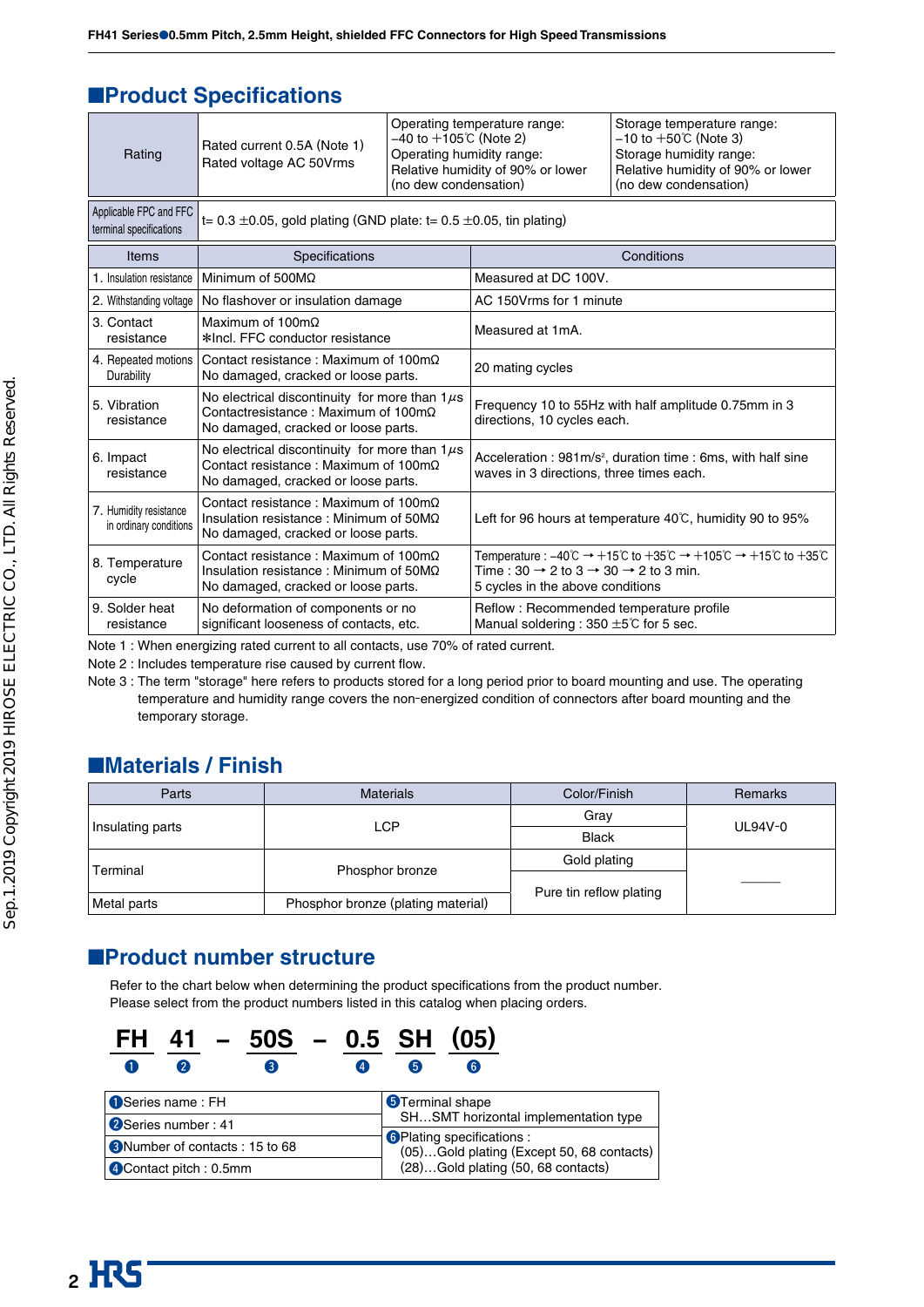#### ■**Connector dimension drawing**



- Note 1 : The coplanarity of the metal fittings and the contacts are a maximum of 0.1mm.
- Note 2 : Packaged on tape and reel only. Check packaging specification.
- Note 3 : Recesses may be added to the part structure to improve the molding characteristics. Black marks
- may appear in the mold resin, but they will not negatively affect the performance of these connectors. Note 4 : The color of the plating may change after the reflow process, but it will not negatively affect the performance of these connectors.

| ■Connector dimension table<br>Unit: $mm$ |               |                 |                              |              |      |      |       |       |
|------------------------------------------|---------------|-----------------|------------------------------|--------------|------|------|-------|-------|
| Part No.                                 | HRS No.       | No. of contacts | Number of ground contacts: G | $\mathsf{C}$ | D    | E    | F     | н     |
| FH41-15S-0.5SH(05)                       | 580-2222-205  | 15              | 3                            | 11.5         | 7    | 5    | 8.07  | 9.45  |
| FH41-20S-0.5SH(05)                       | 580-2221-005  | 20              | 4                            | 14           | 9.5  | 7.5  | 10.57 | 11.95 |
| FH41-28S-0.5SH(05)                       | 580-2208-1 05 | 28              | 5                            | 18           | 13.5 | 10   | 14.57 | 15.95 |
| FH41-30S-0.5SH(05)                       | 580-2218-5 05 | 30              | 6                            | 19           | 14.5 | 12.5 | 15.57 | 16.95 |
| FH41-31S-0.5SH(05)                       | 580-2216-005  | 31              | 6                            | 19.5         | 15   | 12.5 | 16.07 | 17.45 |
| FH41-40S-0.5SH(05)                       | 580-2205-305  | 40              | 8                            | 24           | 19.5 | 17.5 | 20.57 | 21.95 |
| FH41-50S-0.5SH(28)                       | 580-2204-028  | 50              | 10                           | 29           | 24.5 | 22.5 | 25.57 | 26.95 |
| FH41-60S-0.5SH(05)                       | 580-2223-0 05 | 60              | 12                           | 34           | 29.5 | 27.5 | 30.57 | 31.95 |
| FH41-68S-0.5SH(28)                       | 580-2202-5 28 | 68              | 13                           | 38           | 33.5 | 30   | 34.57 | 35.95 |

Note 1 : This embossed packaged product is sold by full reel quantities of 2,500 pcs/reel. Please place orders in full reel quantities.

# $\overline{\text{HS}}_3$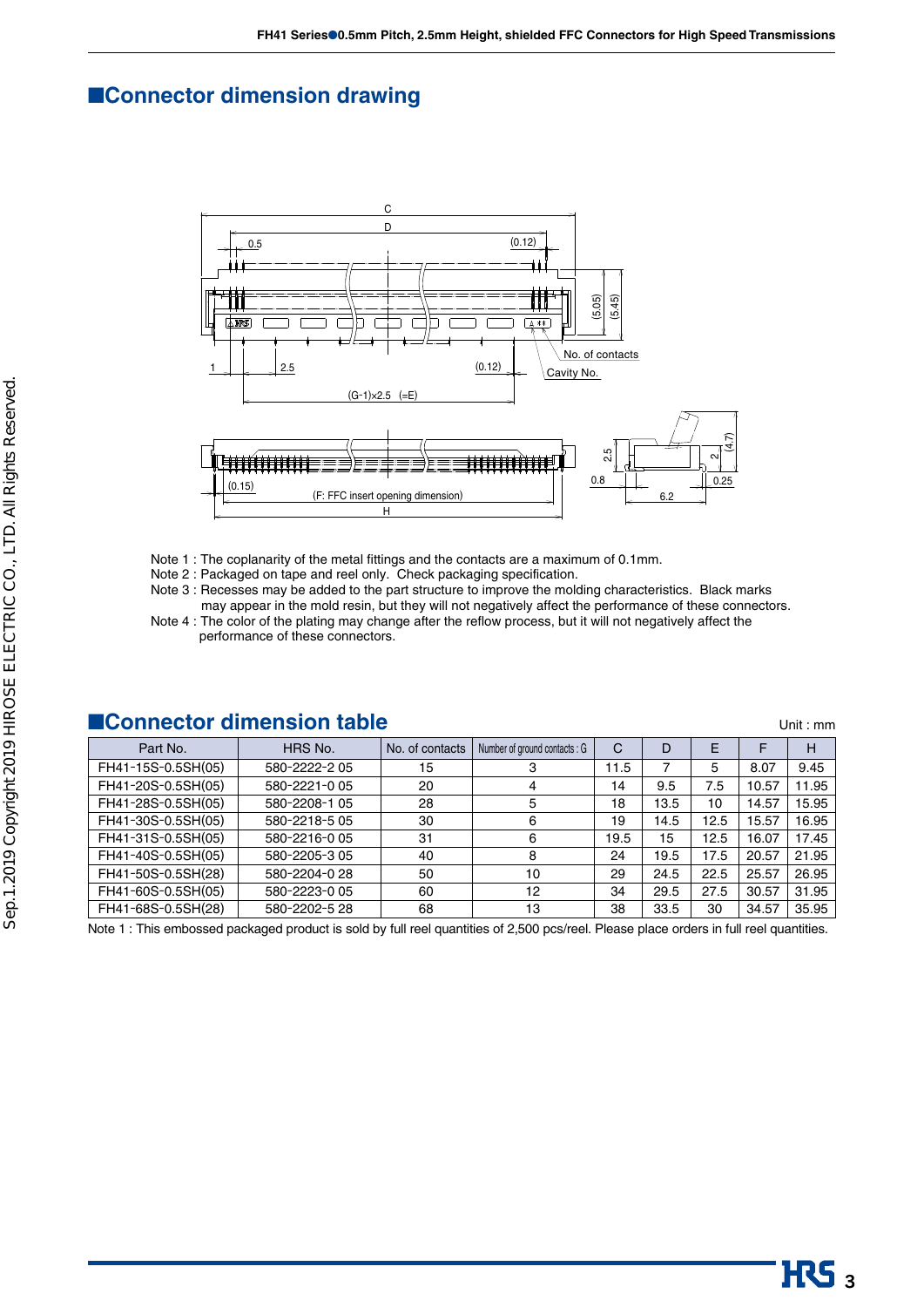#### B**Recommended PCB layout and metal mask dimension diagram**



Recommended metal mask thickness : t= 0.1

## B**Recommended FFC dimension drawing**



Note :  $\boxed{1}$  Please overlap shield plate on ground plate

### **Recommended land, metal mask and FFC dimension table** Unit: mm

| Part No.           | HRS No.       | No. of contacts | Number of ground contacts: G | J    | Κ    |      |
|--------------------|---------------|-----------------|------------------------------|------|------|------|
| FH41-15S-0.5SH(05) | 580-2222-205  | 15              |                              | 9.5  | 9.2  | 8    |
| FH41-20S-0.5SH(05) | 580-2221-005  | 20              |                              | 12   | 11.7 | 10.5 |
| FH41-28S-0.5SH(05) | 580-2208-1 05 | 28              | 5                            | 16   | 15.7 | 14.5 |
| FH41-30S-0.5SH(05) | 580-2218-5 05 | 30              | 6                            | 17   | 16.7 | 15.5 |
| FH41-31S-0.5SH(05) | 580-2216-005  | 31              | 6                            | 17.5 | 17.2 | 16   |
| FH41-40S-0.5SH(05) | 580-2205-305  | 40              | 8                            | 22   | 21.7 | 20.5 |
| FH41-50S-0.5SH(28) | 580-2204-028  | 50              | 10                           | 27   | 26.7 | 25.5 |
| FH41-60S-0.5SH(05) | 580-2223-0 05 | 60              | 12                           | 32   | 31.7 | 30.5 |
| FH41-68S-0.5SH(28) | 580-2202-5 28 | 68              | 13                           | 36   | 35.7 | 34.5 |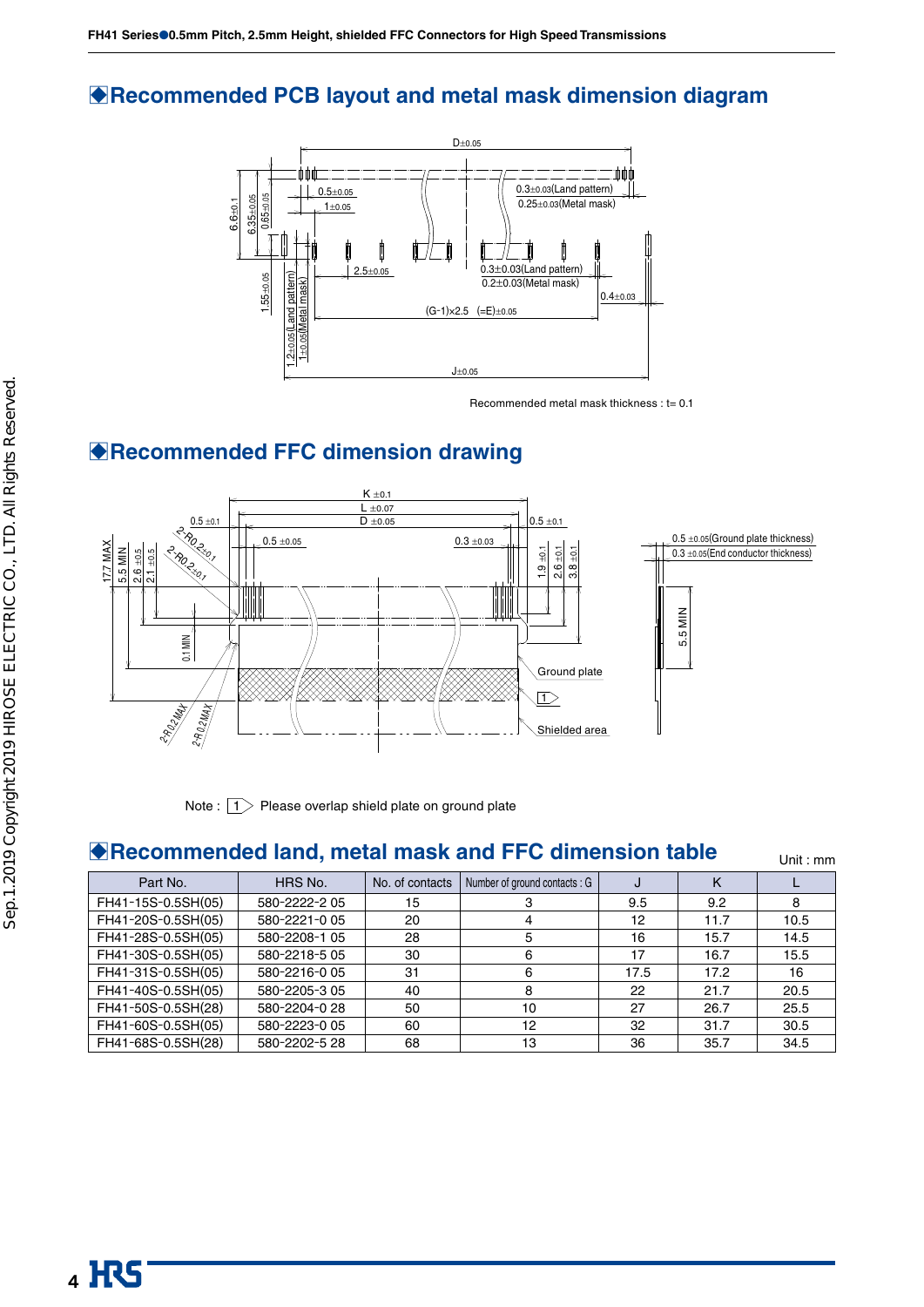### **Packaging Specifications**

#### ●Embossed carrier tape dimension

#### **(Tape width: Maximum of 24mm) (Tape width: Minimum of 32mm)**





#### ●Reel dimensions



## **BPackaging Specification Dimensions** The Contraction of the Unit : mm

Part No.  $|$  HRS No.  $|$  No. of contacts  $|$  Number of ground contacts : G  $|$  M  $|$  P  $|$  Q  $|$  R  $|$  S  $|$  T  $|$  U  $|$  V FH41-15S-0.5SH(05) 580-2222-2 05 15 3 24 1.5 11.5 11.8 10.5 9.2<br>FH41-20S-0.5SH(05) 580-2221-0 05 20 4 20 4 1.5 14.3 13.5 12.2 29.4 25.4 FH41-28S-0.5SH(05) 580-2208-1 05  $\vert$  28  $\vert$  5 32 | 28.4 | 14.2  $18.3$  17 15.7 FH41-30S-0.5SH(05) 580-2218-5 05 30 6 19.3 18 16.7 37.4 33.4 FH41-31S-0.5SH(05) 580-2216-0 05 31 6 19.8 18.5 17.2  $\left[ \begin{array}{c|c|c|c|c|c|c|c} \textsf{FH41-40S-0.5SH(05)} & \textsf{580-2205-3 05} & \textsf{40} & \textsf{8} & \textsf{44} & \textsf{40.4} & \textsf{20.2} & \textsf{24.3} & \textsf{23} & \textsf{21.7} \ \textsf{29.3} & \textsf{28} & \textsf{26.7} & \textsf{49.4} & \textsf{45.4} \end{array} \right] \end{array}$ FH41-60S-0.5SH(05) 580-2223-0 05 60 12 56 52.4 26.2 34.3 33 31.7 61.4 57.4<br>FH41-68S-0.5SH(28) 580-2202-5 28 68 13 38.4 38.3 37 35.7 61.4 57.4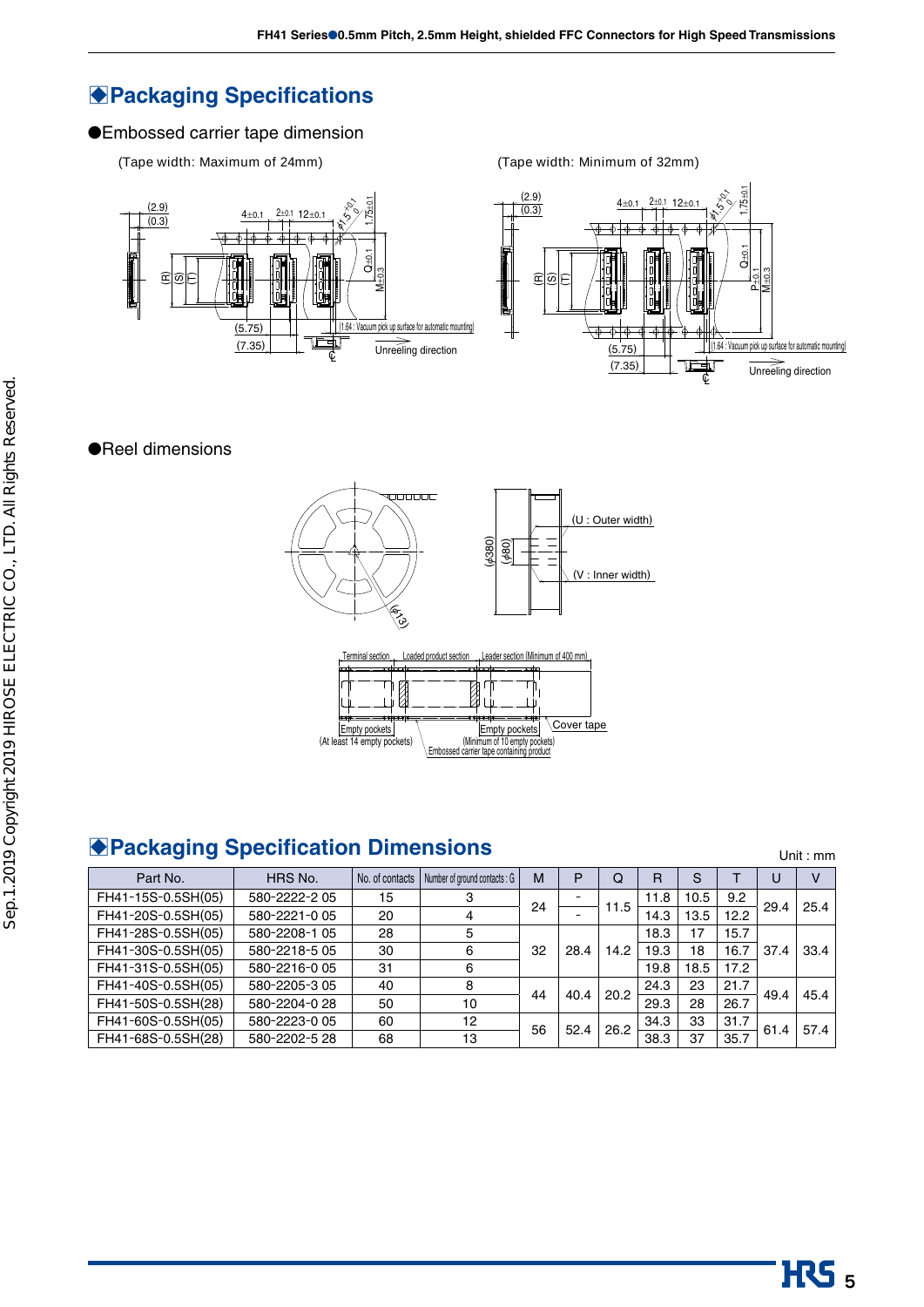#### **BFH41 Series FFC materials configuration (recommended specifications)**



 $\boxed{1}$  Contact us with inquiries on how to change the specifications and thickness configurations.

### B**Recommended Soldering Profile**



#### **Application conditions**

Reflow type : Reflow with far-infrared ray and hot air combined Reflow furnace atmosphere: Air

| <u>Figher Turnace</u> attribution All |        |                                                        |  |
|---------------------------------------|--------|--------------------------------------------------------|--|
|                                       | Solder | : Cream type Sn/3.0 Ag/0.5 Cu                          |  |
|                                       |        | (Senju Metal Industry, M705-221CM5-42-10.5)            |  |
|                                       |        | Test board: Board material and size                    |  |
|                                       |        | Glass epoxy 30×60×0.8mm                                |  |
|                                       |        | Land dimension $0.3 \times 0.65$ , $0.3 \times 1.2$ mm |  |
|                                       |        | Metal mask: Thickness 0.1mm                            |  |
|                                       |        | Opening dimensions 0.25×0.65, 0.2×1mm                  |  |
|                                       |        |                                                        |  |

This temperature profile shall be used under the above application conditions.

This temperature profile is based on the conditions provided above.

Please check the mounting conditions before use, conditions such as solder paste types, manufacturer, PCB size and any other soldering materials may alter the performance of such materials.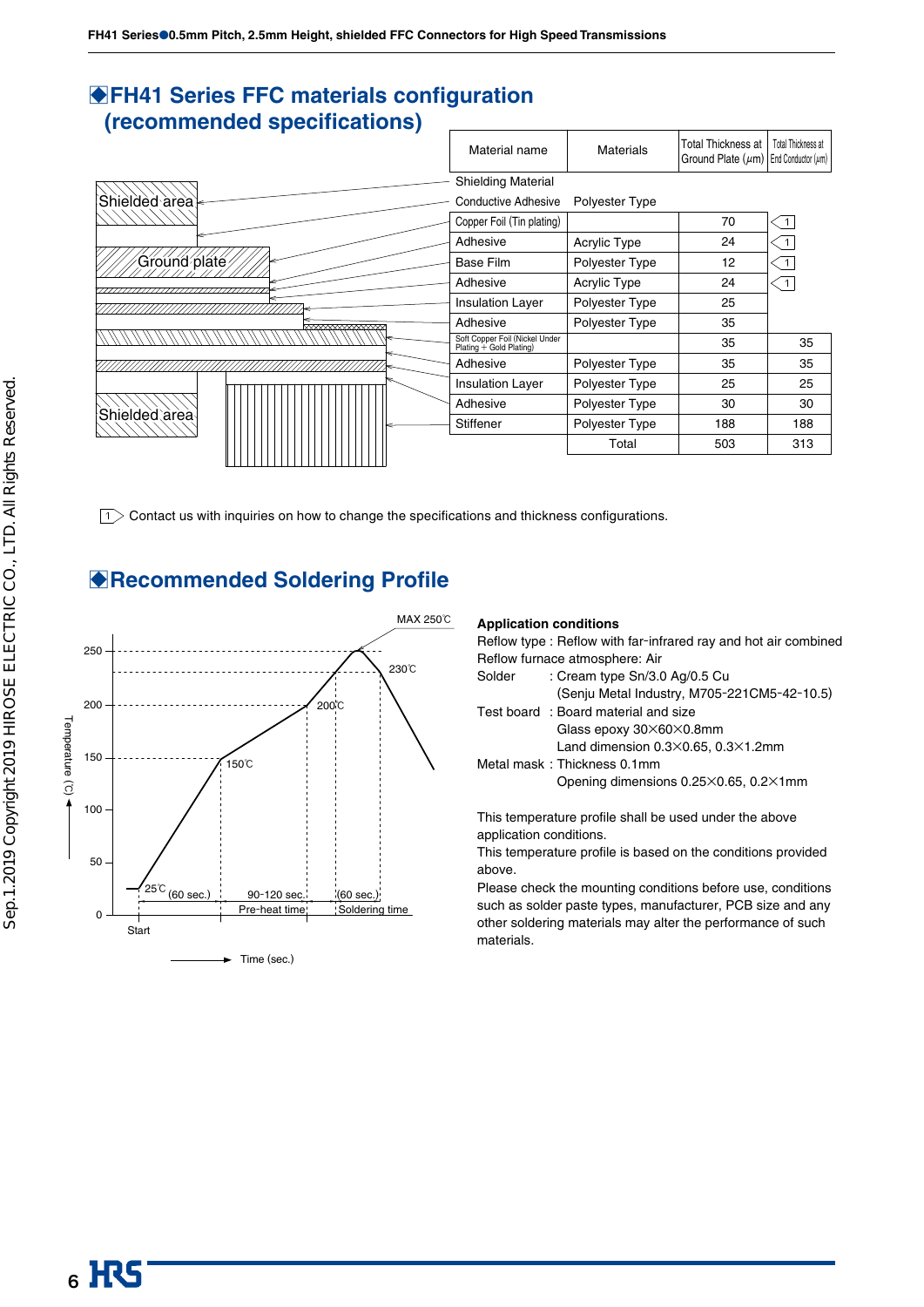## **Connector handling and precautions**

| <b>Connector handling</b>                                                                                                                                        | <b>Precautions for use</b>                                                                                                                                                                                             |
|------------------------------------------------------------------------------------------------------------------------------------------------------------------|------------------------------------------------------------------------------------------------------------------------------------------------------------------------------------------------------------------------|
| 1. Insertion of FFC<br><b>O</b> Rotate the actuator upward to unlock it.<br>The actuator can be easily operated with the use of a<br>thumb nail or index finger. | <b>O</b> The FH41 series actuator was designed to open up to a<br>maximum angle of 110°, forcing the actuator past this<br>point will damage or detach it. Do not apply excessive<br>force when rotating the actuator. |
|                                                                                                                                                                  |                                                                                                                                                                                                                        |
| <b>@Insert the FFC into the connector with the conductive</b><br>traces facing down.                                                                             | <b>@Insert the FFC correctly into the opening, failing to do</b>                                                                                                                                                       |
| The FFC should be inserted at a slight oblique angle<br>relative to the mounting surface, for more directions                                                    | so can lead to disconnection or conduction failure.<br>Positioning point                                                                                                                                               |
| please refer to the next page.                                                                                                                                   |                                                                                                                                                                                                                        |
| <b>O</b> Rotate the actuator down until it is firmly closed.                                                                                                     |                                                                                                                                                                                                                        |
| 2. FFC removal                                                                                                                                                   | <b>O</b> The connector's design is not resistant against upward<br>pulling forces. The FFC should be fixed so that the pull<br>force is not transmitted to the connector.                                              |
| <b>O</b> Rotate the actuator upwards to release the lock, then lift<br>up the FFC and remove it from the connector.                                              |                                                                                                                                                                                                                        |
|                                                                                                                                                                  | <b>@Be careful not to scrape the FFC on the housing of the</b><br>connector during insertion, this action can lead to<br>damaged contacts, terminal deformation, FFC<br>conductor defects and other failures.          |
|                                                                                                                                                                  |                                                                                                                                                                                                                        |
|                                                                                                                                                                  |                                                                                                                                                                                                                        |

**HRS**